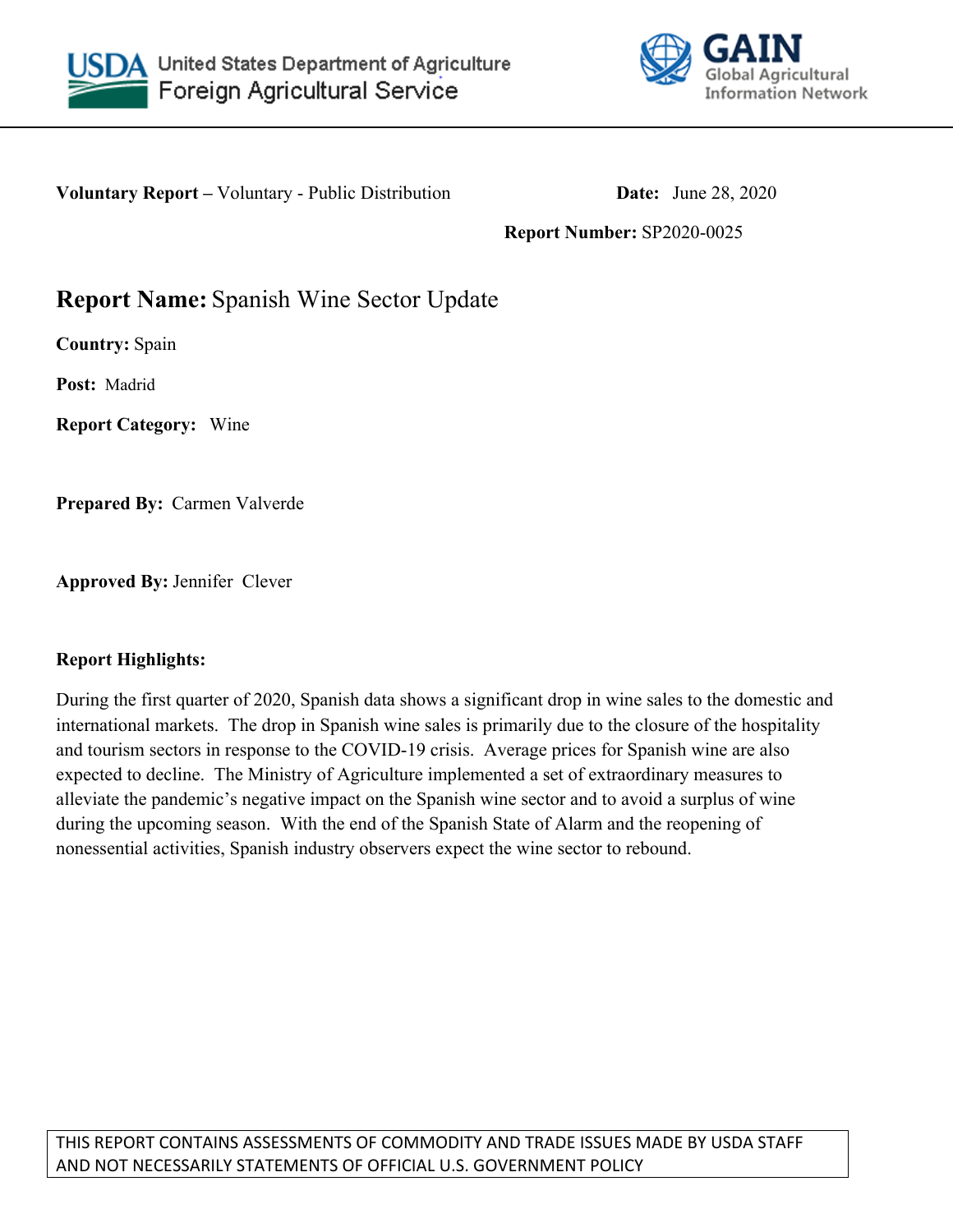# **General information**

According to [EU official data,](https://ec.europa.eu/info/sites/info/files/food-farming-fisheries/farming/documents/wine-harvest-forecast-2019-2020_en.pdf) in 2019/20, Spain produced 38,100 thousand hectoliters (HL) of wine including grape must, a 23 percent drop from the previous market year and 11 percent below the fiveyear average. The planted area to vineyards stood at around 902,000 hectares, a two percent decline from the previous period and 1.7 percent below the five-year average. Spain leads the area planted with organic vineyards in the EU with 113,412 hectares. There are about 4,300 wineries in Spain, 75 percent of which are export oriented. Spanish wine production represents 23 percent of the total wine produced in the EU, ranking third after Italy and France. Of this total wine production, Spain produces 33 percent of its wines under Protected Denomination of Origin (PDO) and nine percent of wines with Geographical Indication (GI). The rest are varietal wines without PDO or GI. Spain produces wine throughout all its 17 autonomous regions, with a total of 70 different PDOs and 42 GIs. In Spain, there are about 150 native grape varieties planted. The most cultivated varieties are *Airen, Tempranillo, Bobal,* and *Garnacha Tinta.*

According to Spanish Wine Market Observatory (OEMV) [data](https://oemv.es/lo-que-de-verdad-sabemos-del-efecto-de-la-covid19-sobre-el-sector-del-vino), in 2019, Spanish wine consumption increased almost 10 percent compared to previous year to 11 million HL (see Chart 1). However, during the first quarter of 2020, Spanish wine consumption decreased almost 15 percent due to the closure of hospitality and tourism sectors. Spain's declaration of the State of Alarm in response to the COVID-19 pandemic started on March 14 and ended on June 21.



**Chart 1. Monthly Spanish Total Wine Consumption Jan 2018-Apr 2020, (Million liters)**

Official consumption data shows that during the first 10 weeks of confinement from week 11 to week 21 of 2020, average wine consumption in Spanish households rose 42 percent. Additionally, during the Spanish lockdown there was a significant increase in on-line wine sales. However, this rise in sales did not compensate for the sales loss incurred from the closure of the hospitality sector in terms of both volume and value. Household wine purchases tend to have lower value than the wine destined to Hotels, Restaurants, and Institutional (HRI) and tourism.

Source: OEMV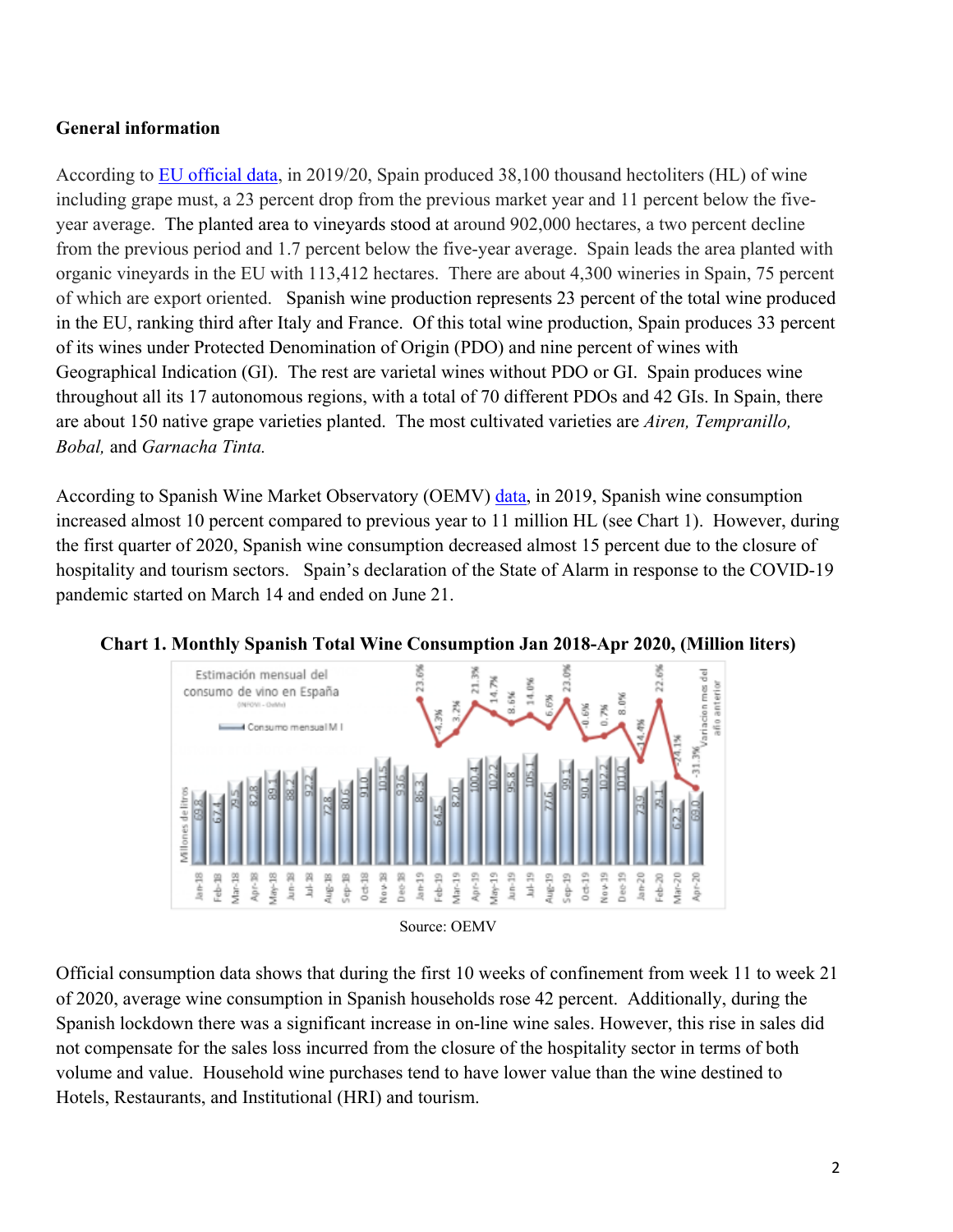According to a [study](https://www.interprofesionaldelvino.es/publicaciones-estudios/radiograf%C3%ADa-sobre-el-consumo-de-vino/) by the Spanish Wine Interprofessional (OIVE) and OEMV, in 2018, one third of the total volume of Spanish wine consumption (10.08 million HL) represented household consumption. Another third represented HRI consumption, and the last third represented consumption through other channels, namely gourmet stores, direct sales in wineries, on-line sales, and direct sales to tourists. However, only 17 percent of the total value, \$7.7 billion (6,810 million Eur) reached in 2018, represented household consumption. The HRI sector consumed 54.5 percent, and other channels 28.5 percent (see Chart 2).



#### **Chart 2. 2018 Spanish Wine Consumption in Volume (ML) and Value (million €)**

According to the Spanish Wine Federation, the loss of HRI and other channels during the lockdown cut wineries' income by 35 percent during the first quarter of the year. However, with the opening of HRI and tourism during the coming months of 2020, industry observers are optimistic that total wine consumption will recover.

In response to the pandemic's negative impact on the Spanish wine sector and seeking to avoid a surplus of wine during the new 2020/21 wine season, the Spanish Ministry of Agriculture implemented [a set of](https://www.mapa.gob.es/es/prensa/ultimas-noticias/el-gobierno-aprueba-medidas-extraordinarias-por-90-millones-de-euros-para-paliar-los-efectos-de-covid-19-en-el-sector-vitivin%C3%ADcola/tcm:30-539652)  [extraordinary measures](https://www.mapa.gob.es/es/prensa/ultimas-noticias/el-gobierno-aprueba-medidas-extraordinarias-por-90-millones-de-euros-para-paliar-los-efectos-de-covid-19-en-el-sector-vitivin%C3%ADcola/tcm:30-539652) (Spanish only). The package of measures published in the Royal Decree 557/2020 allocates \$102 million (90.5 million Euro) from the Wine National Support Program (PASVE) 2020. The measures include crisis distillation \$74 million (65.5 million Euro), aid for private storage \$17 million (15 million Euro), and greening \$11 million (10 million Euro). It is important to note that these measures taken to support the wine sector and to balance the market are accompanied by market regulation measures such as limitations on grape yields per hectare.

The crisis distillation measure covering 2 million hectoliters will have separate quotas for wines under PDO and for other wines. The measure will also benefit both wineries and distilleries. As previously stated, this measure is valued at \$74 million (65.5 million Euro), with aid of \$45 (40 Euro) per hectoliter for wines under PDO and \$34 (30 Euro) per hectoliter for other wines. The alcohol obtained from the distillation of wine must be used only for industrial and energy purposes.

Data Source: OEMV and OIVE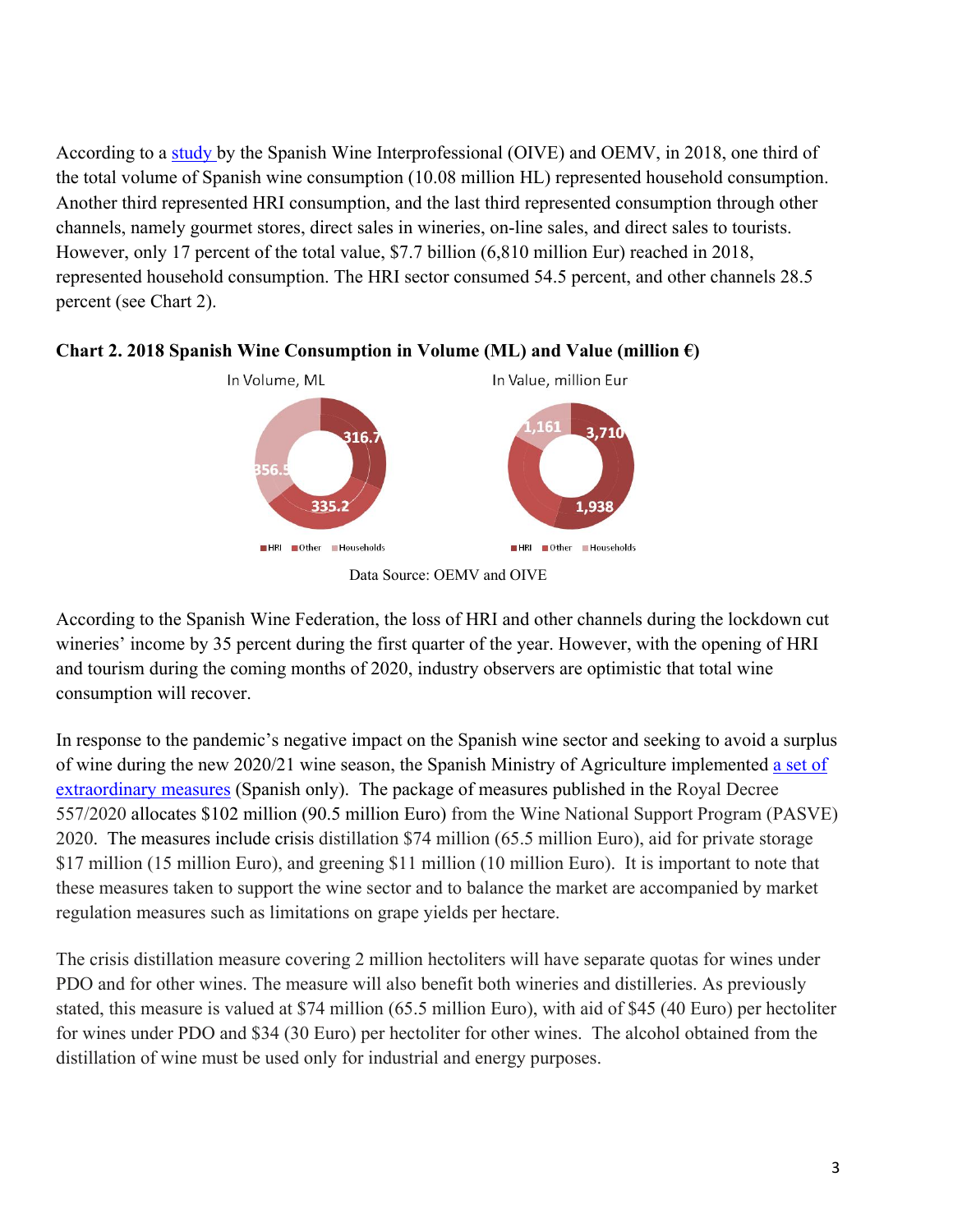Support for private storage covers 2.25 million hectoliters and is exclusively for wines under PDO and GIs. Valued at \$17 million, this aid is directly intended for wineries, with  $\epsilon$  0.027 / HL of wine per storage day for a period of 180 days. This period can be extended to 270 or 360 days in the case of red wines.

With a budget of \$11 million, the greening measure will be paid directly to wine growers. For the first time in Spain, the measure also includes the possibility for plots covered under PDO to apply for support under greening measures.

Regarding trade, Spain is a net exporter of wine, the top global wine exporter in volume terms while third largest exporter in value. Following a shorter-than-expected harvest and relatively high 2018 wine stocks, according to official trade data, Spain´s wine exports increased 6.7 percent in volume to 21.7 million HL in 2019 compared to previous year. However, due to a 14 percent decline in average Spanish wine prices, in 2019, the value of Spanish wine exports dropped 12 percent to \$3 billion. Last year, Spain´s wine exports to the EU, its major market, declined 18 percent mainly due to the value decline in exports to France, Portugal, and Italy. Additionally, U.S. tariffs related to the WTO case against EU aircraft subsidies imposed on October 18, 2019, lowered Spanish wine exports to the United States by six percent to \$330 million. Nevertheless, the United States remained Spain's second largest export destination. Spanish wine exports to China also declined in 2019, both in value and volume, to \$143 million (see Chart 3). Conversely, last year, Spain´s wine exports to Japan and Canada continued trending upward.





Source: TDM